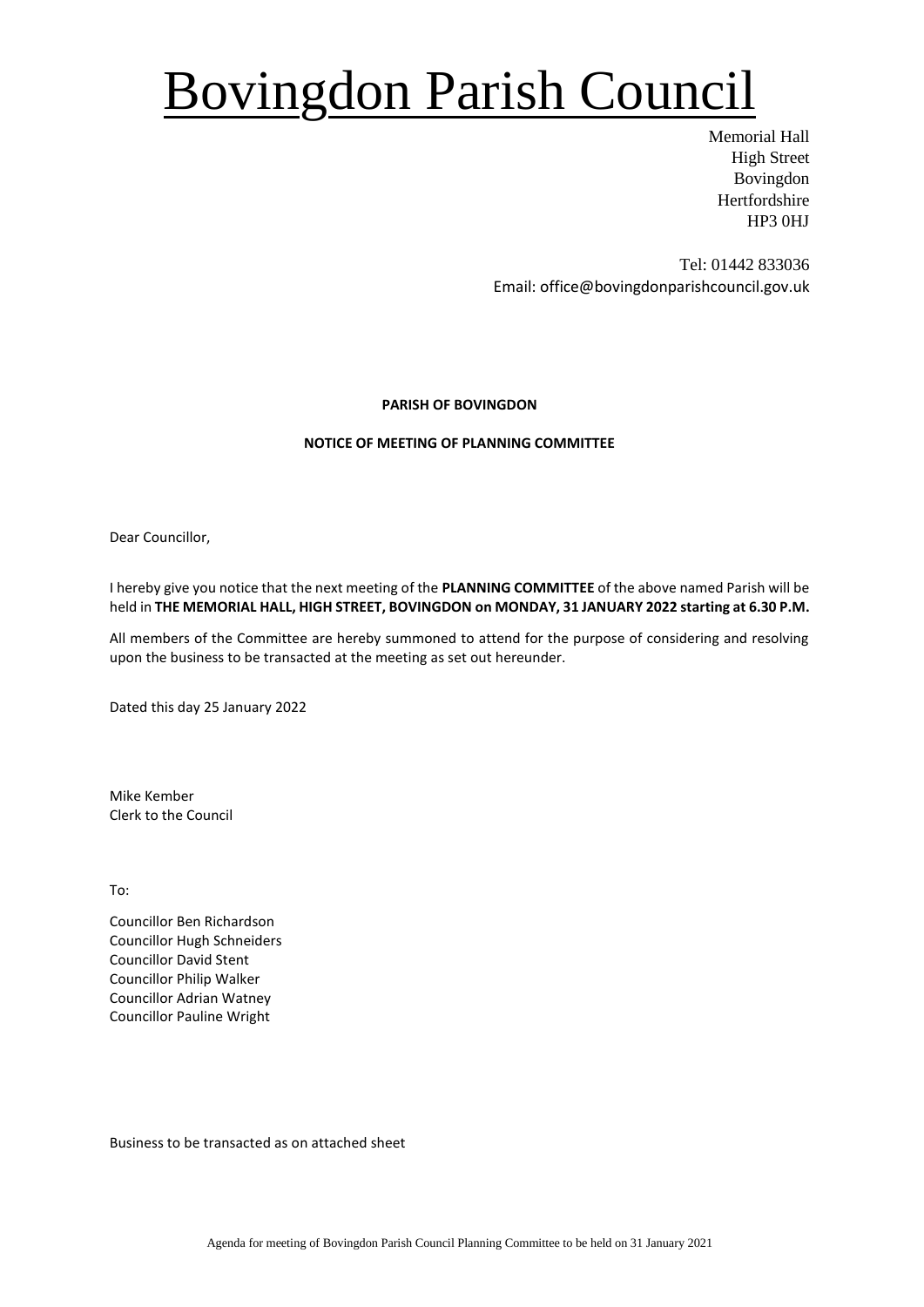# Bovingdon Parish Council

Memorial Hall High Street Bovingdon **Hertfordshire** HP3 0HJ

Tel: 01442 833036 Email: office@bovingdonparishcouncil.gov.uk

#### **TO ALL MEMBERS OF THE PLANNING COMMITTEE**

You are hereby summoned to the Meeting of the Planning Committee to be held in The Memorial Hall, High Street, Bovingdon on Monday, 31 January 2022 starting at 6.30 p.m. to transact the business set out in the attached agenda:

#### **AGENDA**

- 1. Apologies for Absence
- 2. Declaration of Interests linked to any of the items
- 3. Minutes of the Planning Committee meeting held on 10 January 2022
- 4. Matters arising from the Minutes of the Planning Committee meeting held on 10 January 2022
- 5. To consider the Parish Council's response to the following Planning Applications:
	- 5.1 21/04773/DRC Speed Skills, Runways Farm, Upper Bourne End Lane Details as required by conditions 6 (management plan) and 7 (footpath & track safety measures) attached to planning inspectorate decision APP/A1910/W/17/3192066 attached to planning permission 4/03082/16/ROC and 4/02759/18/DRC (motorcycle/motor vehicle activities and associated storage/parking.)
	- 5.2 21/04784/FHA 3 Arden Close Single storey front and rear extension with loft conversion<br>5.3 21/04744/DRC Bovingdon W R F. Bovingdon Airfield. Chesham Road Details required by
	- 5.3 21/04744/DRC Bovingdon W R F, Bovingdon Airfield, Chesham Road Details required by Condition 9 (Contamination) and 14 (Drainage) attached to planning permission 20/03194/MFA - Use of land for film making to include earth works to remove 'bund' and construction of 3 permanent studios & creation of 'backlot space' to allow for construction of temporary studios with associated support services and parking. Use of former control tower as office space and/ or as film set. Construction of security building at entrance
	- 5.4 21/04786/DRC Fairview, 45 Chesham Road Details required by Condition 10 (Construction Management Plan) attached to planning permission 21/01483/FUL -Demolition of existing bungalows, construction of 8 semi-detached houses and associated access, parking and landscaping.
	- 5.5 22/00036/DRC Rosecroft, 49 Chesham Road Details as required by condition 5d (Contamination Validation Report) attached to planning permission 19/02696/FUL (Demolition of existing bungalow, construction of 8 new semi-detached houses (2 x 2 bedroom, 2 x 3 bedroom and 4 x 4 bedroom), access, turning and parking areas, landscape planting and ancillary development.)
	- 5.6 22/00157/FHA 50 Hyde Meadows Proposed ground floor extension, floor plan redesign and all associated works
	- 5.7 22/00073/DRC Buildings At Maple Farm, Shantock Lane Details required by Condition 4 (hard and soft landscaping), Condition 10 (Biodiversity), and Condition 11 (Tree Protection) attached to Planning permission 21.00054/FUL - Conversion of building 1 to form a single dwelling, conversion of building 2 to form a terrace of 4 dwellings, demolition of other buildings, laying out of car parking and access, installation of services including package treatment works, provision of new landscape planting
- 6. To note the outcome of planning applications considered by Dacorum Borough Council:
	- 6.1 21/04319/LDP The Farmhouse, Cottingham Farm, Flaunden Lane Proposed side extension GRANTED (BPC Support)
	- 6.2 21/04452/OUT Pastures, Vicarage Lane Outline planning application: Demolition of existing house and construction of 9x eco houses – APPLICATION WITHDRAWN (BPC Object)
	- 6.3 21/03938/ROC Woodley, 37 Chesham Road Removal of condition 6 (ventilation strategy) attached to planning permission 21/00142/FUL (Demolition of existing detached dwelling. Construction of 2 semidetached dwellings.) – GRANTED (BPC No comment)